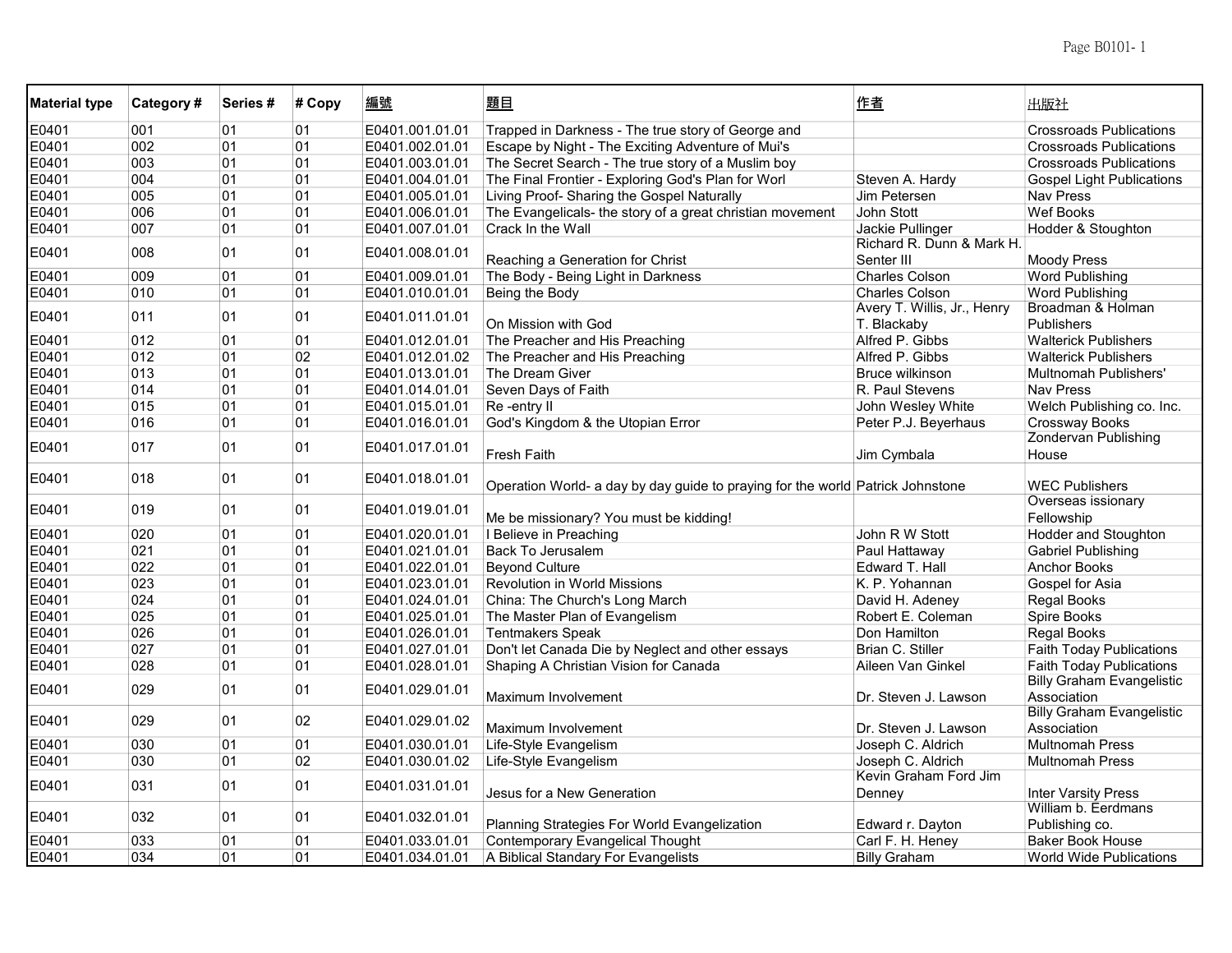| E0401 | 035 | 01 | 01 | E0401.035.01.01 | <b>Church Without Walls</b>                             | Jim Petersen                        | <b>Nav Press</b>                 |
|-------|-----|----|----|-----------------|---------------------------------------------------------|-------------------------------------|----------------------------------|
| E0401 | 036 | 01 | 01 | E0401.036.01.01 |                                                         |                                     |                                  |
|       |     |    |    |                 | Gospel Light                                            | John Shea                           | A Crossroad Publishing Co.       |
| E0401 | 037 | 01 | 01 | E0401.037.01.01 | The Func tion of the University                         | R. S. K. Seeley                     | <b>Oxford University Press</b>   |
| E0401 | 038 | 01 | 01 | E0401.038.01.01 | A Protestant Approach to the Campus Ministry            | John E. Cantelon                    | The westminister Press           |
| E0401 | 039 | 01 | 01 | E0401.039.01.01 | We believe in Mission                                   | <b>John Wallis</b>                  | <b>STL BOOKS</b>                 |
| E0401 | 040 | 01 | 01 | E0401.040.01.01 | The Master Plan of Evangelism                           | Robert E. Coleman                   |                                  |
| E0401 | 041 | 01 | 01 | E0401.041.01.01 | The Cross and the Switchblade                           | David Wilkerson                     | <b>Marshall Pickering</b>        |
| E0401 | 042 | 01 | 01 | E0401.042.01.01 | The founder of Christianity                             | C.H. Dodd                           | The Magmillan co.                |
| E0401 | 043 | 01 | 01 | E0401.043.01.01 |                                                         |                                     | <b>Fisherman of Christ</b>       |
|       |     |    |    |                 | Footprints in the snow                                  | Dixie Chua                          | fellowship Itd                   |
|       | 044 | 01 | 01 |                 |                                                         |                                     | <b>Chosen People Ministries</b>  |
| E0401 |     |    |    | E0401.044.01.01 | <b>Israel's Glorious Future</b>                         | Dr. Harold A. Sevener               | Inc.                             |
| E0401 | 045 | 01 | 01 | E0401.045.01.01 | The Best of Northern Lights (Vol. 1)                    | edited by Phil Du Frene             | <b>NCEM Missionaries</b>         |
| E0401 | 046 | 01 | 01 | E0401.046.01.01 | How To Give Away Your Faith                             | Paul E. Little                      | InterVarsity Press               |
|       |     | 01 | 01 |                 |                                                         |                                     | <b>Billy Graham Evangelistic</b> |
| E0401 | 047 |    |    | E0401.047.01.01 | Christian Life & Witness Course                         |                                     | Association                      |
|       |     |    | 02 |                 |                                                         |                                     | <b>Billy Graham Evangelistic</b> |
| E0401 | 047 | 01 |    | E0401.047.01.02 | Christian Life & Witness Course                         |                                     | Association                      |
| E0401 | 048 | 01 | 01 | E0401.048.01.01 | The No-Guilt Guide to Witnessing                        | George Sweeting                     | <b>Victor Books</b>              |
| E0401 | 048 | 01 | 02 | E0401.048.01.02 | The No-Guilt Guide to Witnessing                        | George Sweeting                     | <b>Victor Books</b>              |
| E0401 | 049 | 01 | 01 | E0401.049.01.01 | Guildelines for the Understanding of the Scripture      | J. Vernon McGee                     | Thru the Bible Books             |
| E0401 | 049 | 01 | 02 | E0401.049.01.02 | Guidelines for the Understanding of the Scriptures      | J. Vernon McGee                     | Thru the Bible Books             |
|       |     |    | 01 |                 |                                                         |                                     | Open Doors with Brother          |
| E0401 | 050 | 01 |    | E0401.050.01.01 | Cuba Para Cristo                                        | Hermano Pablo                       | Andrews Inc.                     |
|       | 051 | 01 | 01 |                 |                                                         |                                     | Open Doors International         |
| E0401 |     |    |    | E0401.051.01.01 | Great Bible Women of China                              | Paul Estabrooks                     | Inc                              |
| E0401 | 052 | 01 | 01 | E0401.052.01.01 |                                                         |                                     | Open Doors International         |
|       |     |    |    |                 | <b>Embrace the Cross</b>                                |                                     | Inc                              |
| E0401 | 053 | 01 | 01 | E0401.053.01.01 | I Believe in Evangelism                                 | David Watson                        | <b>Hodder and Stoughton</b>      |
| E0401 | 054 | 01 | 01 | E0401.054.01.01 |                                                         |                                     | Open Doors with Brother          |
|       |     |    |    |                 | Christmas Stories From China                            |                                     | Andrews Inc.                     |
| E0401 | 055 | 01 | 01 | E0401.055.01.01 | Light the Window                                        | <b>Floyd McClung</b>                | Youth with Mission               |
| E0401 | 056 | 01 | 01 | E0401.056.01.01 |                                                         | Jim Cunningham and Paul             | Open Doors International         |
|       |     |    |    |                 | <b>Prison Power</b>                                     | Estabrooks                          | Inc                              |
| E0401 | 057 | 01 | 01 | E0401.057.01.01 | The Power of a Promise Kept                             | Gregg Lewis                         | Focus on the Family              |
| E0401 |     |    |    | E0401.058.01.01 | I WALKED AMONG THE GIANTS                               |                                     |                                  |
|       | 058 | 01 | 01 |                 |                                                         | MURRAY ALLEN CARTER WEBBER PRINTING |                                  |
| E0401 | 059 | 01 | 01 | E0401.059.01.01 | <b>GOD WILL PROVIDE</b>                                 | <b>FLORENCE CARTER</b>              | <b>WEBBER PRINTING</b>           |
| E0401 | 060 | 01 | 01 | E0401.060.01.01 | The Story of New Tribes Mission                         | Ken Johnston                        | Ken Johnston                     |
| E0401 | 061 | 01 | 01 | E0401.061.01.01 | Revolution in World Mission                             | K.P. Yohannan                       | <b>GFA BOOKS</b>                 |
| E0402 | 001 | 01 | 01 | E0402.001.01.01 | A bridge to the Mountain: The life and ministry of Paul |                                     | <b>CNEC Southeast Asia &amp;</b> |
|       |     |    |    |                 | Chang                                                   | Ray Wiseman                         | Partners                         |
| E0402 | 001 | 01 | 02 | E0402.001.01.02 | A bridge to the Mountain: The life and ministry of Paul |                                     | <b>CNEC Southeast Asia &amp;</b> |
|       |     |    |    |                 | Chang                                                   | Ray Wiseman                         | Partners                         |
| E0402 | 002 | 01 | 01 | E0402.002.01.01 | God in the Pits                                         | Mark A. Ritchie                     | <b>Thomas Nelson Publishers</b>  |
| E0402 | 003 | 01 | 01 | E0402.003.01.01 |                                                         |                                     | William B. Eerdmans              |
|       |     |    |    |                 | I've Seen The Day                                       | George M. Docherty                  | Publishing Co.                   |